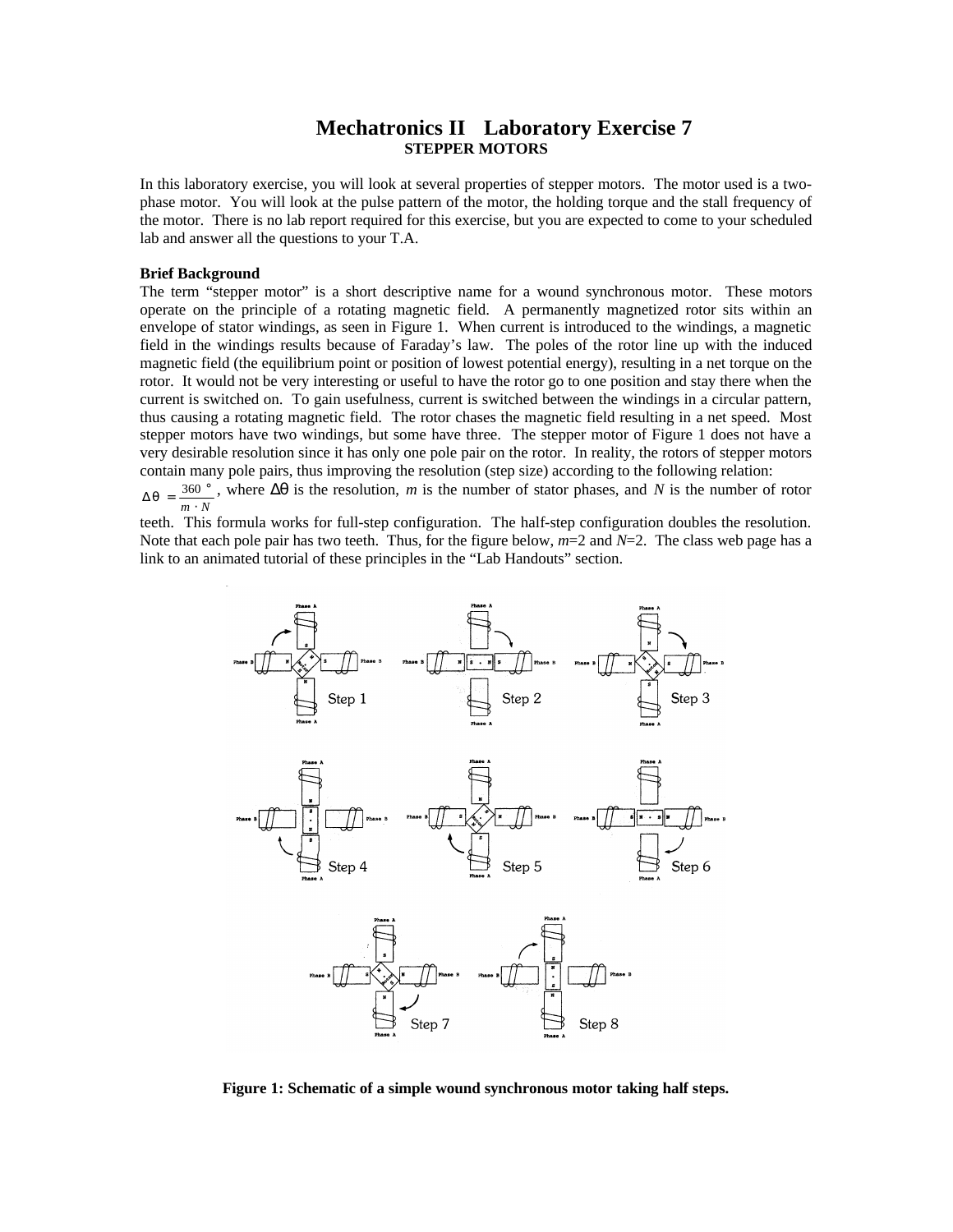## **Procedures**

1. Build the following stepper motor control circuit shown in Figure 2. The circuit is built around the Motorola MC3479P stepper motor driver chip. The chip takes an input clock signal (i.e. square wave) and produces control signals that excite individual coils within a stepper motor, hence causing the motor to rotate. Rotation direction is controlled through PIN 10 on the chip and half or full stepping is controlled through PIN 9. The individual stepper motor coils are connected to PIN 2, 3 and PIN 14, 15, respectively. You must find a way to determine which output plug on the motor belongs to the appropriate coil pins on the chip (hint: measure the resistance). The "Lab Handouts" section on the class web page contains the Motorola technical document for more detailed information.



**Figure 2: Pin out schematic for the driver chip.**

- 2. Look at the pattern of the phases of the motor as the motor is stepped clockwise and counterclockwise. Unplug the inputs to the stator windings and route them to the input channels of the oscilloscope. Describe the pattern and the operation of the motor in each direction.
- 3. Measure the stepping torque of the motor as the motor is operated slowly (start-stop mode) with your finger. What happens as the motor stepping speed increased?
- 4. Find the number of rotor pole pairs for the given stepper motor. Count how many steps it takes to complete one revolution in full-step mode, and then use the given equation.
- 5. Slowly increase the stepping rate. Find the stepping rate where the motor stalls. You may note that the motor misses steps at slower rates before it completely stalls. Why? Observe the motion of the shaft and feel the shaft motion with your finger.
- 6. Do not remove the driver chip from the breadboard, but put the rest of the circuit away so the next group will have the opportunity to build the circuit. Answer the following additional questions.